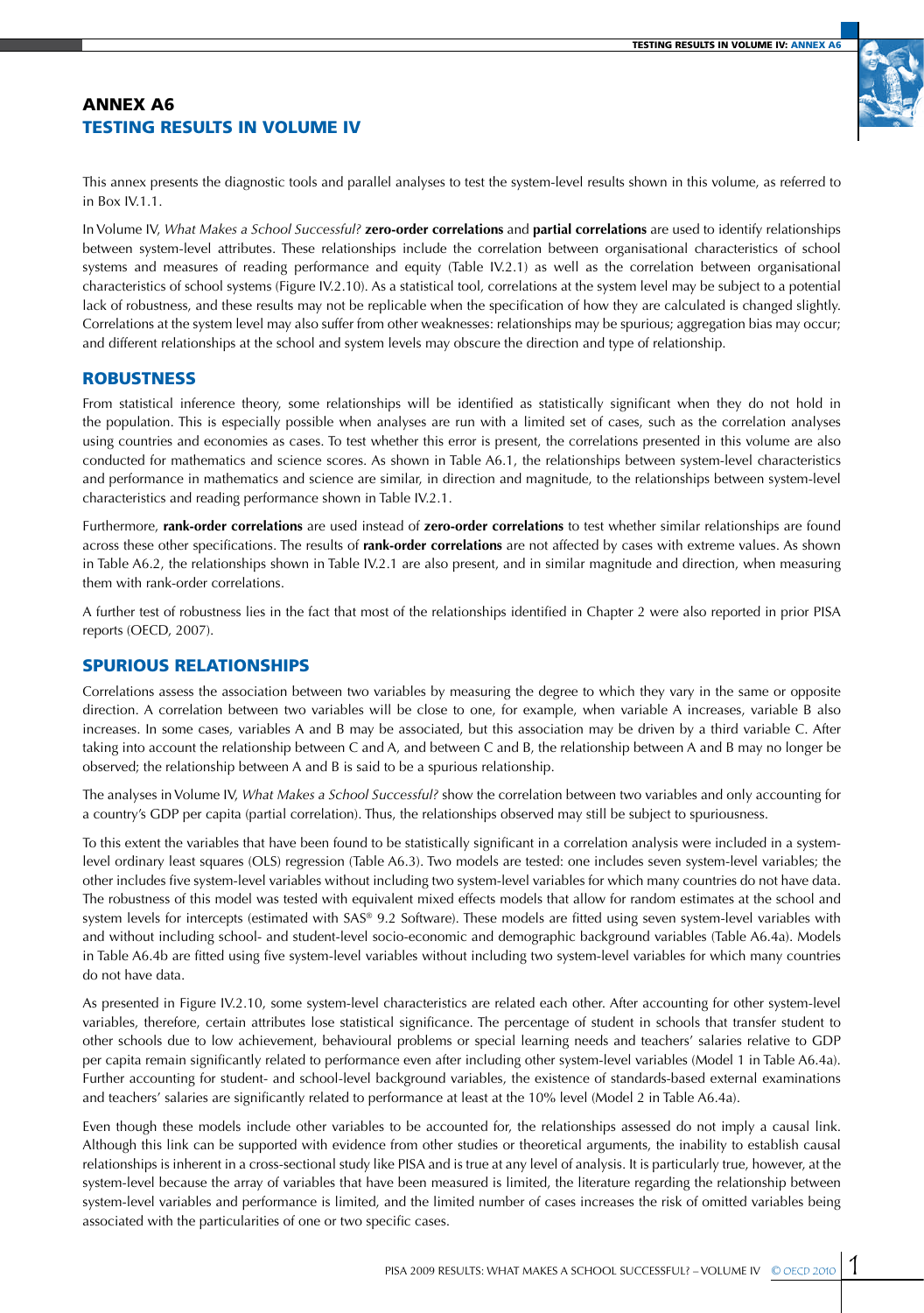

#### **[Part 1/1]**

**Table A6.1** mathematics and science (OECD countries) Bivariate zero-order correlations between system-level characteristics and average performance in reading,

|                                              |                                                         |                                                              |                                                                                                                                                           |                                            | <b>Reading performance</b>              |                                            | <b>Mathematics performance</b>          |                                            | Science performance                     |
|----------------------------------------------|---------------------------------------------------------|--------------------------------------------------------------|-----------------------------------------------------------------------------------------------------------------------------------------------------------|--------------------------------------------|-----------------------------------------|--------------------------------------------|-----------------------------------------|--------------------------------------------|-----------------------------------------|
|                                              |                                                         |                                                              |                                                                                                                                                           | Without<br>accounting<br>for<br>GDP/capita | With<br>accounting<br>for<br>GDP/capita | Without<br>accounting<br>for<br>GDP/capita | With<br>accounting<br>for<br>GDP/capita | Without<br>accounting<br>for<br>GDP/capita | With<br>accounting<br>for<br>GDP/capita |
|                                              | Vertical                                                | Average age of entry into<br>primary school                  |                                                                                                                                                           | $-0.21$                                    | $-0.15$                                 | $-0.08$                                    | 0.02                                    | $-0.15$                                    | $-0.08$                                 |
|                                              | differentiation                                         | one or more grades                                           | Percentage of students who repeated                                                                                                                       | $-0.32$                                    | $-0.39$                                 | $-0.22$                                    | $-0.31$                                 | $-0.30$                                    | $-0.37$                                 |
| <b>Selecting</b><br>and grouping<br>students |                                                         | prior to the age of 15                                       | Each additional year of selection                                                                                                                         | $-0.19$                                    | $-0.18$                                 | 0.09                                       | 0.11                                    | $-0.02$                                    | $-0.01$                                 |
|                                              | Horizontal<br>differentiation<br>at the system<br>level | for 15-year-olds                                             | Number of school types or distinct<br>educational programmes available                                                                                    | $-0.20$                                    | $-0.23$                                 | 0.07                                       | 0.05                                    | $-0.06$                                    | $-0.08$                                 |
|                                              |                                                         | schools                                                      | Percentage of students in selective                                                                                                                       | $-0.08$                                    | $-0.06$                                 | 0.08                                       | 0.12                                    | 0.05                                       | 0.08                                    |
|                                              | Horizontal                                              |                                                              | Percentage of students in schools that<br>group students by ability in all subjects                                                                       | $-0.29$                                    | $-0.42$                                 | $-0.16$                                    | $-0.32$                                 | $-0.27$                                    | $-0.4$                                  |
|                                              | differentiation<br>at the school<br>level               |                                                              | Percentage of students in schools that<br>transfer students to other schools<br>due to low achievement, behavioural<br>problems or special learning needs | -0.53                                      | $-0.61$                                 | $-0.33$                                    | $-0.42$                                 | $-0.46$                                    | $-0.53$                                 |
| School<br>governance                         | School                                                  | assessment                                                   | Average index of school responsibility<br>for curriculum and assessment and                                                                               | 0.45                                       | 0.49                                    | 0.43                                       | 0.49                                    | 0.51                                       | 0.56                                    |
|                                              | autonomy                                                | for resource allocation                                      | Average index of school responsibility                                                                                                                    | 0.02                                       | 0.03                                    | 0.07                                       | 0.08                                    | 0.11                                       | 0.13                                    |
|                                              | School<br>competition                                   | same area                                                    | Percentage of students in schools that<br>compete with other schools in the                                                                               | 0.06                                       | 0.10                                    | $-0.01$                                    | 0.05                                    | 0.06                                       | 0.11                                    |
|                                              |                                                         | schools                                                      | Percentage of students in private                                                                                                                         | 0.05                                       | 0.04                                    | $-0.01$                                    | $-0.04$                                 | 0.05                                       | 0.03                                    |
|                                              | Use of<br>standardised                                  |                                                              | Percentage of students in schools that<br>assess students with standardised tests                                                                         | 0.15                                       | 0.14                                    | $-0.01$                                    | $-0.03$                                 | $-0.01$                                    | $-0.03$                                 |
|                                              | assessments                                             | examinations                                                 | <b>Existence of standards-based external</b>                                                                                                              | 0.32                                       | 0.32                                    | 0.28                                       | 0.28                                    | 0.35                                       | 0.35                                    |
|                                              |                                                         | population)                                                  | Provide comparative information to<br>parents (relative to national/regional                                                                              | 0.08                                       | 0.15                                    | $-0.12$                                    | $-0.04$                                 | $-0.02$                                    | 0.04                                    |
| Assessment and                               |                                                         |                                                              | Compare the school with other schools                                                                                                                     | 0.02                                       | 0.06                                    | $-0.10$                                    | $-0.06$                                 | $-0.02$                                    | 0.02                                    |
| accountability<br>policies                   | Percentage<br>of students                               | Monitor progress over time                                   |                                                                                                                                                           | $-0.09$                                    | 0.04                                    | $-0.28$                                    | $-0.15$                                 | $-0.15$                                    | $-0.03$                                 |
|                                              | in schools<br>that use                                  | Post achievement data publicly                               |                                                                                                                                                           | 0.04                                       | 0.03                                    | $-0.11$                                    | $-0.12$                                 | $-0.03$                                    | $-0.04$                                 |
|                                              | assessment or<br>achievement<br>data to:                | Have their progress tracked by<br>administrative authorities |                                                                                                                                                           | $-0.14$                                    | $-0.12$                                 | $-0.28$                                    | $-0.25$                                 | $-0.23$                                    | $-0.21$                                 |
|                                              |                                                         | <b>Make curricular decisions</b>                             |                                                                                                                                                           | $-0.03$                                    | 0.04                                    | $-0.16$                                    | $-0.08$                                 | $-0.08$                                    | $-0.02$                                 |
|                                              |                                                         | <b>Allocate resources</b>                                    |                                                                                                                                                           | $-0.08$                                    | $-0.09$                                 | $-0.31$                                    | $-0.34$                                 | $-0.19$                                    | $-0.20$                                 |
|                                              |                                                         | <b>Monitor teacher practices</b>                             |                                                                                                                                                           | $-0.17$                                    | $-0.05$                                 | $-0.25$                                    | $-0.09$                                 | $-0.15$                                    | $-0.02$                                 |
|                                              |                                                         | language of instruction                                      | Average number of minutes per week<br>spent in regular school lessons on the                                                                              | $-0.04$                                    | $-0.02$                                 | $-0.24$                                    | $-0.22$                                 | $-0.22$                                    | $-0.20$                                 |
|                                              |                                                         | Percentage<br>of students                                    | enrichment                                                                                                                                                | $-0.22$                                    | $-0.12$                                 | $-0.39$                                    | $-0.28$                                 | $-0.36$                                    | $-0.28$                                 |
|                                              |                                                         | who take<br>after-school<br>lessons for:                     | remedial purposes                                                                                                                                         | $-0.07$                                    | 0.00                                    | $-0.09$                                    | 0.03                                    | $-0.09$                                    | 0.00                                    |
| <b>Resources invested in education</b>       |                                                         | instruction                                                  | Average class size for the language of                                                                                                                    | $-0.22$                                    | $-0.13$                                 | $-0.33$                                    | $-0.22$                                 | $-0.24$                                    | $-0.15$                                 |
|                                              |                                                         | activities                                                   | Average index of extra-curricular                                                                                                                         | 0.22                                       | 0.26                                    | 0.15                                       | 0.21                                    | 0.26                                       | 0.31                                    |
|                                              |                                                         |                                                              | Teachers' salaries relative to GDP/<br>capita (weighted average of upper and<br>lower secondary school teachers <sup>1</sup> )                            | 0.40                                       | 0.39                                    | 0.53                                       | 0.54                                    | 0.48                                       | 0.48                                    |
|                                              |                                                         |                                                              | Cumulative expenditure by educational<br>institutions per student aged 6 to 15                                                                            |                                            | 0.21                                    | 0.44                                       | 0.35                                    | 0.34                                       | 0.26                                    |

Note: Values that are statistically significant at the 10% level (p < 0.10) are indicated in italics and at the 5% level (p < 0.05) are in bold.<br>1. The average is computed by weighting teachers' salaries for upper and lo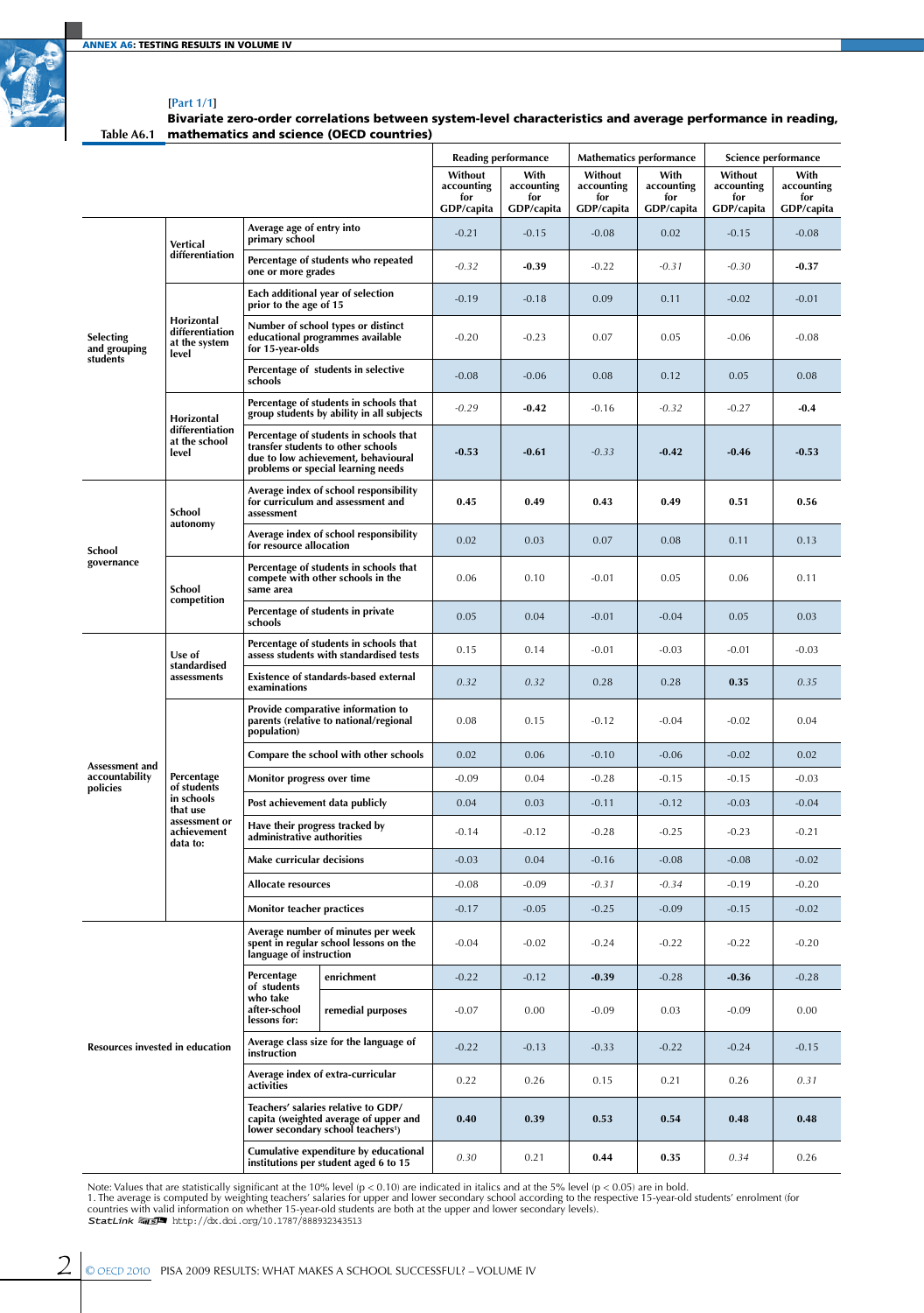T

 $\overline{1}$ 



**[Part 1/2] Table A6.2** (OECD countries) Bivariate rank-order correlations between system-level characteristics and educational outcomes

٦

T

|                                        |                                                         |                                                                        |                                                                                                                                            | <b>Reading performance</b>                  |                                          | Variance in reading<br>performance<br>explained by the PISA<br>index of economic,<br>social and cultural<br>status of students |                                          | Variance in reading<br>performance<br>explained by the PISA<br>index of economic,<br>social and cultural<br>status of students<br>and schools |                                          | Change in reading<br>performance per unit<br>increase in the PISA<br>index of economic,<br>social and cultural<br>status of students |                                          |
|----------------------------------------|---------------------------------------------------------|------------------------------------------------------------------------|--------------------------------------------------------------------------------------------------------------------------------------------|---------------------------------------------|------------------------------------------|--------------------------------------------------------------------------------------------------------------------------------|------------------------------------------|-----------------------------------------------------------------------------------------------------------------------------------------------|------------------------------------------|--------------------------------------------------------------------------------------------------------------------------------------|------------------------------------------|
|                                        |                                                         |                                                                        |                                                                                                                                            | Without<br>accounting<br>for GDP/<br>capita | With<br>accounting<br>for GDP/<br>capita | Without<br>accounting<br>for GDP/<br>capita                                                                                    | With<br>accounting<br>for GDP/<br>capita | Without<br>accounting<br>for GDP/<br>capita                                                                                                   | With<br>accounting<br>for GDP/<br>capita | Without<br>accounting<br>for GDP/<br>capita                                                                                          | With<br>accounting<br>for GDP/<br>capita |
|                                        | Vertical                                                | Average age of entry<br>into primary school                            |                                                                                                                                            | $-0.22$                                     | $-0.08$                                  | 0.11                                                                                                                           | 0.03                                     | 0.27                                                                                                                                          | 0.19                                     | $-0.11$                                                                                                                              | $-0.02$                                  |
|                                        | differentiation                                         | Percentage of students who                                             | repeated one or more grades                                                                                                                | $-0.34$                                     | $-0.39$                                  | 0.58                                                                                                                           | 0.60                                     | 0.38                                                                                                                                          | 0.41                                     | 0.03                                                                                                                                 | 0.02                                     |
|                                        |                                                         | prior to the age of 15                                                 | Each additional year of selection                                                                                                          | $-0.25$                                     | $-0.24$                                  | 0.42                                                                                                                           | 0.41                                     | 0.81                                                                                                                                          | 0.82                                     | 0.36                                                                                                                                 | 0.39                                     |
| Selecting                              | Horizontal<br>differentiation<br>at the system<br>level | for 15-year-olds                                                       | Number of school types or distinct<br>educational programmes available                                                                     | $-0.30$                                     | $-0.32$                                  | 0.28                                                                                                                           | 0.28                                     | 0.74                                                                                                                                          | 0.76                                     | 0.25                                                                                                                                 | 0.27                                     |
| and grouping<br>students               |                                                         | schools                                                                | Percentage of students in selective                                                                                                        | $-0.13$                                     | $-0.09$                                  | 0.17                                                                                                                           | 0.15                                     | 0.70                                                                                                                                          | 0.70                                     | 0.34                                                                                                                                 | 0.38                                     |
|                                        | Horizontal                                              | in all subjects                                                        | Percentage of students in schools<br>that group students by ability                                                                        | $-0.24$                                     | $-0.29$                                  | 0.14                                                                                                                           | 0.16                                     | 0.26                                                                                                                                          | 0.29                                     | $-0.19$                                                                                                                              | $-0.21$                                  |
|                                        | differentiation<br>at the school<br>level               | learning needs                                                         | Percentage of students in schools<br>that transfer students to other<br>schools due to low achievement,<br>behavioural problems or special | $-0.56$                                     | $-0.52$                                  | 0.47                                                                                                                           | 0.44                                     | 0.73                                                                                                                                          | 0.71                                     | 0.16                                                                                                                                 | 0.24                                     |
| School<br>governance                   | School<br>autonomy                                      | Average index of school<br>and assessment                              | responsibility for curriculum                                                                                                              | 0.41                                        | 0.46                                     | $-0.30$                                                                                                                        | $-0.31$                                  | $-0.08$                                                                                                                                       | $-0.09$                                  | 0.32                                                                                                                                 | 0.34                                     |
|                                        |                                                         | Average index of school                                                | responsibility for resource allocation                                                                                                     | 0.12                                        | 0.11                                     | 0.04                                                                                                                           | 0.05                                     | 0.04                                                                                                                                          | 0.05                                     | 0.35                                                                                                                                 | 0.35                                     |
|                                        | School<br>competition                                   | in the same area                                                       | Percentage of students in schools<br>that compete with other schools                                                                       | 0.22                                        | 0.29                                     | $-0.02$                                                                                                                        | $-0.04$                                  | 0.20                                                                                                                                          | 0.18                                     | 0.26                                                                                                                                 | 0.30                                     |
|                                        |                                                         | schools                                                                | Percentage of students in private                                                                                                          | $-0.03$                                     | $-0.12$                                  | 0.14                                                                                                                           | 0.19                                     | 0.12                                                                                                                                          | 0.18                                     | 0.14                                                                                                                                 | 0.10                                     |
|                                        | Use of<br>standardised                                  | Percentage of students in<br>standardised tests                        | schools that assess students with                                                                                                          | 0.16                                        | 0.15                                     | $-0.14$                                                                                                                        | $-0.13$                                  | $-0.36$                                                                                                                                       | $-0.36$                                  | $-0.19$                                                                                                                              | $-0.21$                                  |
|                                        | assessments                                             |                                                                        | <b>Existence of standards-based</b><br>external examinations                                                                               |                                             | 0.25                                     | $-0.30$                                                                                                                        | $-0.33$                                  | $-0.07$                                                                                                                                       | $-0.09$                                  | 0.02                                                                                                                                 | 0.04                                     |
|                                        |                                                         | regional population)                                                   | Provide comparative information<br>to parents (relative to national/                                                                       | 0.07                                        | 0.16                                     | 0.03                                                                                                                           | -0.01                                    | $-0.21$                                                                                                                                       | $-0.27$                                  | 0.00                                                                                                                                 | 0.05                                     |
| Assessment and                         |                                                         | schools                                                                | Compare the school with other                                                                                                              | $-0.09$                                     | 0.08                                     | 0.06                                                                                                                           | $-0.03$                                  | $-0.17$                                                                                                                                       | $-0.31$                                  | 0.00                                                                                                                                 | 0.12                                     |
| accountability<br>policies             | Percentage<br>of students                               | Monitor progress over time                                             |                                                                                                                                            | 0.02                                        | 0.11                                     | $-0.10$                                                                                                                        | $-0.15$                                  | $-0.35$                                                                                                                                       | $-0.42$                                  | $-0.05$                                                                                                                              | 0.00                                     |
|                                        | in schools<br>that use                                  |                                                                        | Post achievement data publicly                                                                                                             | 0.03                                        | 0.02                                     | 0.17                                                                                                                           | 0.18                                     | $-0.11$                                                                                                                                       | $-0.11$                                  | 0.10                                                                                                                                 | 0.10                                     |
|                                        | assessment or<br>achievement<br>data to:                | Have their progress tracked                                            | by administrative authorities                                                                                                              | $-0.07$                                     | $-0.11$                                  | 0.25                                                                                                                           | 0.28                                     | $-0.15$                                                                                                                                       | $-0.13$                                  | 0.09                                                                                                                                 | 0.07                                     |
|                                        |                                                         | Make curricular decisions                                              |                                                                                                                                            | $-0.02$                                     | 0.06                                     | 0.07                                                                                                                           | 0.03                                     | $-0.36$                                                                                                                                       | $-0.43$                                  | $-0.08$                                                                                                                              | $-0.03$                                  |
|                                        |                                                         | <b>Allocate resources</b>                                              |                                                                                                                                            | 0.14                                        | 0.28                                     | 0.04                                                                                                                           | $-0.03$                                  | $-0.21$                                                                                                                                       | $-0.30$                                  | $-0.01$                                                                                                                              | 0.07                                     |
|                                        |                                                         | <b>Monitor teacher practices</b>                                       |                                                                                                                                            | $-0.08$                                     | 0.18                                     | 0.04                                                                                                                           | $-0.10$                                  | 0.08                                                                                                                                          | $-0.08$                                  | 0.04                                                                                                                                 | 0.22                                     |
|                                        |                                                         | Average number of minutes<br>lessons on the language of<br>instruction | per week spent in regular school                                                                                                           | 0.09                                        | 0.13                                     | 0.02                                                                                                                           | 0.01                                     | $-0.34$                                                                                                                                       | $-0.37$                                  | $-0.23$                                                                                                                              | $-0.22$                                  |
|                                        |                                                         | Percentage<br>of students<br>who take                                  | enrichment                                                                                                                                 | $-0.31$                                     | $-0.08$                                  | $-0.13$                                                                                                                        | $-0.35$                                  | 0.01                                                                                                                                          | $-0.21$                                  | $-0.23$                                                                                                                              | $-0.11$                                  |
|                                        |                                                         | after-school<br>lessons for:                                           | remedial purposes                                                                                                                          | $-0.31$                                     | $-0.14$                                  | $-0.08$                                                                                                                        | $-0.22$                                  | 0.21                                                                                                                                          | 0.10                                     | $-0.15$                                                                                                                              | $-0.03$                                  |
| <b>Resources invested in education</b> |                                                         | of instruction                                                         | Average class size for the language                                                                                                        | $-0.17$                                     | 0.02                                     | 0.17                                                                                                                           | 0.09                                     | 0.34                                                                                                                                          | 0.26                                     | 0.12                                                                                                                                 | 0.26                                     |
|                                        |                                                         | activities                                                             | Average index of extra-curricular                                                                                                          | 0.12                                        | 0.25                                     | 0.20                                                                                                                           | 0.15                                     | 0.14                                                                                                                                          | 0.07                                     | 0.23                                                                                                                                 | 0.32                                     |
|                                        |                                                         |                                                                        | Teachers' salaries relative to GDP/<br>capita (weighted average of upper<br>and lower secondary school teachers <sup>1</sup> )             | 0.31                                        | 0.31                                     | 0.25                                                                                                                           | 0.26                                     | 0.21                                                                                                                                          | 0.23                                     | $-0.05$                                                                                                                              | $-0.05$                                  |
|                                        |                                                         | Cumulative expenditure by<br>aged 6 to 15                              | educational institutions per student                                                                                                       | 0.28                                        | $-0.16$                                  | $-0.13$                                                                                                                        | 0.10                                     | $-0.13$                                                                                                                                       | 0.20                                     | 0.20                                                                                                                                 | $-0.02$                                  |

Note: Values that are statistically significant at the 10% level (p < 0.10) are indicated in italics and at the 5% level (p < 0.05) are in bold.<br>1. The average is computed by weighting teachers' salaries for upper and low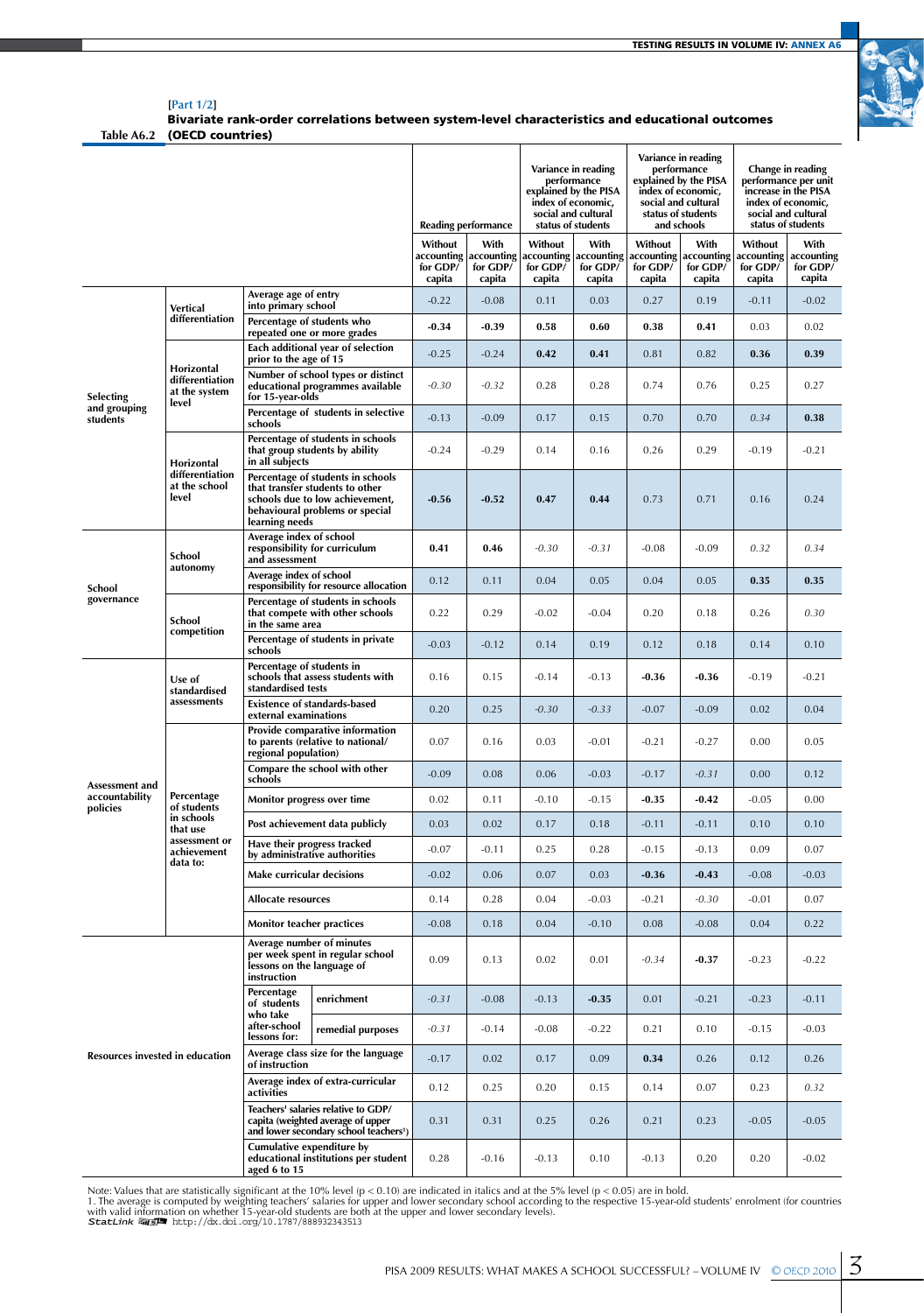

#### **[Part 2/2]** Bivariate rank-order correlations between system-level characteristics and educational outcomes

**Table A6.2** (OECD countries)

|                                 |                                                         |                                                        | Change in reading<br>performance per unit<br>increase in the PISA<br>index of economic,<br>social and cultural<br>status of schools        |                                             | Change in reading<br>performance per unit<br>increase in the PISA<br>index of economic,<br>social and cultural<br>status of students in<br>the average school |                                             | <b>Standard deviation of</b><br>reading performance |                                             | Percentage of<br>variance in reading<br>performance that lies<br>between schools |                                             |                                          |
|---------------------------------|---------------------------------------------------------|--------------------------------------------------------|--------------------------------------------------------------------------------------------------------------------------------------------|---------------------------------------------|---------------------------------------------------------------------------------------------------------------------------------------------------------------|---------------------------------------------|-----------------------------------------------------|---------------------------------------------|----------------------------------------------------------------------------------|---------------------------------------------|------------------------------------------|
|                                 |                                                         |                                                        |                                                                                                                                            | Without<br>accounting<br>for GDP/<br>capita | With<br>accounting<br>for GDP/<br>capita                                                                                                                      | Without<br>accounting<br>for GDP/<br>capita | With<br>accounting<br>for GDP/<br>capita            | Without<br>accounting<br>for GDP/<br>capita | With<br>accounting<br>for GDP/<br>capita                                         | Without<br>accounting<br>for GDP/<br>capita | With<br>accounting<br>for GDP/<br>capita |
|                                 | Vertical                                                | Average age of entry<br>into primary school            |                                                                                                                                            | 0.06                                        | 0.08                                                                                                                                                          | $-0.27$                                     | $-0.11$                                             | $-0.37$                                     | $-0.24$                                                                          | 0.20                                        | 0.09                                     |
|                                 | differentiation                                         | Percentage of students who                             | repeated one or more grades                                                                                                                | 0.10                                        | 0.10                                                                                                                                                          | $-0.29$                                     | $-0.33$                                             | 0.08                                        | 0.07                                                                             | 0.39                                        | 0.42                                     |
|                                 |                                                         | prior to the age of 15                                 | Each additional year of selection                                                                                                          | 0.64                                        | 0.64                                                                                                                                                          | $-0.53$                                     | $-0.55$                                             | 0.00                                        | 0.04                                                                             | 0.70                                        | 0.71                                     |
| Selecting                       | Horizontal<br>differentiation<br>at the system<br>level | for 15-year-olds                                       | Number of school types or distinct<br>educational programmes available                                                                     | 0.63                                        | 0.63                                                                                                                                                          | $-0.58$                                     | $-0.63$                                             | 0.07                                        | 0.09                                                                             | 0.73                                        | 0.76                                     |
| and grouping<br>students        |                                                         | schools                                                | Percentage of students in selective                                                                                                        | 0.73                                        | 0.74                                                                                                                                                          | $-0.59$                                     | $-0.61$                                             | 0.07                                        | 0.14                                                                             | 0.72                                        | 0.73                                     |
|                                 | Horizontal                                              | in all subjects                                        | Percentage of students in schools<br>that group students by ability                                                                        | 0.20                                        | 0.20                                                                                                                                                          | $-0.36$                                     | $-0.43$                                             | 0.10                                        | 0.08                                                                             | 0.28                                        | 0.32                                     |
|                                 | differentiation<br>at the school<br>level               | learning needs                                         | Percentage of students in schools<br>that transfer students to other<br>schools due to low achievement,<br>behavioural problems or special | 0.47                                        | 0.50                                                                                                                                                          | $-0.65$                                     | $-0.62$                                             | 0.10                                        | 0.25                                                                             | 0.71                                        | 0.69                                     |
| School<br>governance            | School<br>autonomy                                      | Average index of school<br>and assessment              | responsibility for curriculum                                                                                                              | 0.29                                        | 0.29                                                                                                                                                          | 0.15                                        | 0.19                                                | 0.13                                        | 0.17                                                                             | $-0.04$                                     | $-0.05$                                  |
|                                 |                                                         | Average index of school                                | responsibility for resource allocation                                                                                                     | 0.23                                        | 0.23                                                                                                                                                          | 0.15                                        | 0.14                                                | 0.06                                        | 0.04                                                                             | $-0.03$                                     | $-0.02$                                  |
|                                 | School<br>competition                                   | in the same area                                       | Percentage of students in schools<br>that compete with other schools                                                                       | 0.42                                        | 0.43                                                                                                                                                          | $-0.18$                                     | $-0.14$                                             | 0.10                                        | 0.19                                                                             | 0.28                                        | 0.25                                     |
|                                 |                                                         | schools                                                | Percentage of students in private                                                                                                          | 0.21                                        | 0.21                                                                                                                                                          | $-0.05$                                     | $-0.15$                                             | 0.01                                        | $-0.10$                                                                          | 0.20                                        | 0.28                                     |
|                                 | Use of<br>standardised                                  | Percentage of students in<br>standardised tests        | schools that assess students with                                                                                                          | $-0.36$                                     | $-0.36$                                                                                                                                                       | 0.45                                        | 0.47                                                | $-0.22$                                     | $-0.28$                                                                          | $-0.46$                                     | $-0.47$                                  |
|                                 | assessments                                             | external examinations                                  | <b>Existence of standards-based</b>                                                                                                        | 0.12                                        | 0.13                                                                                                                                                          | 0.08                                        | 0.12                                                | $-0.05$                                     | $-0.02$                                                                          | $-0.09$                                     | $-0.12$                                  |
|                                 |                                                         | regional population)                                   | Provide comparative information<br>to parents (relative to national/                                                                       | $-0.20$                                     | $-0.20$                                                                                                                                                       | 0.29                                        | 0.41                                                | $-0.14$                                     | $-0.07$                                                                          | $-0.29$                                     | $-0.37$                                  |
| Assessment and                  |                                                         | schools                                                | Compare the school with other                                                                                                              | $-0.18$                                     | $-0.18$                                                                                                                                                       | 0.16                                        | 0.41                                                | $-0.05$                                     | 0.18                                                                             | $-0.15$                                     | $-0.32$                                  |
| accountability<br>policies      | Percentage<br>of students                               | Monitor progress over time                             |                                                                                                                                            | $-0.23$                                     | $-0.23$                                                                                                                                                       | 0.27                                        | 0.41                                                | 0.05                                        | 0.17                                                                             | -0.30                                       | -0.39                                    |
|                                 | in schools<br>that use<br>assessment or                 |                                                        | Post achievement data publicly                                                                                                             | $-0.11$                                     | $-0.11$                                                                                                                                                       | 0.28                                        | 0.30                                                | $-0.08$                                     | $-0.11$                                                                          | $-0.23$                                     | $-0.24$                                  |
|                                 | achievement<br>data to:                                 | Have their progress tracked                            | by administrative authorities                                                                                                              | $-0.08$                                     | $-0.08$                                                                                                                                                       | 0.28                                        | 0.27                                                | 0.10                                        | 0.07                                                                             | $-0.16$                                     | $-0.14$                                  |
|                                 |                                                         | Make curricular decisions                              |                                                                                                                                            | $-0.34$                                     | $-0.34$                                                                                                                                                       | 0.39                                        | 0.54                                                | $-0.08$                                     | 0.01                                                                             | $-0.40$                                     | $-0.50$                                  |
|                                 |                                                         | Allocate resources                                     |                                                                                                                                            | $-0.16$                                     | $-0.15$                                                                                                                                                       | 0.25                                        | 0.43                                                | $-0.20$                                     | $-0.07$                                                                          | $-0.32$                                     | $-0.44$                                  |
|                                 |                                                         | Monitor teacher practices<br>Average number of minutes |                                                                                                                                            | 0.16                                        | 0.21                                                                                                                                                          | $-0.14$                                     | 0.13                                                | $-0.17$                                     | 0.13                                                                             | 0.13                                        | $-0.06$                                  |
|                                 |                                                         | lessons on the language of<br>instruction              | per week spent in regular school                                                                                                           | $-0.34$                                     | $-0.34$                                                                                                                                                       | 0.22                                        | 0.28                                                | $-0.02$                                     | 0.02                                                                             | $-0.34$                                     | $-0.38$                                  |
|                                 |                                                         | Percentage<br>of students<br>who take                  | enrichment                                                                                                                                 | $-0.04$                                     | $-0.02$                                                                                                                                                       | $-0.25$                                     | 0.04                                                | $-0.16$                                     | 0.18                                                                             | 0.13                                        | $-0.09$                                  |
|                                 |                                                         | after-school<br>lessons for:                           | remedial purposes                                                                                                                          | 0.16                                        | 0.21                                                                                                                                                          | $-0.45$                                     | $-0.29$                                             | $-0.10$                                     | 0.18                                                                             | 0.33                                        | 0.21                                     |
| Resources invested in education |                                                         | of instruction                                         | Average class size for the language                                                                                                        | 0.33                                        | 0.39                                                                                                                                                          | $-0.40$                                     | $-0.24$                                             | $-0.12$                                     | 0.11                                                                             | 0.42                                        | 0.33                                     |
|                                 |                                                         | activities                                             | Average index of extra-curricular                                                                                                          | 0.21                                        | 0.23                                                                                                                                                          | 0.02                                        | 0.15                                                | 0.12                                        | 0.29                                                                             | 0.10                                        | 0.01                                     |
|                                 |                                                         |                                                        | Teachers' salaries relative to GDP/<br>capita (weighted average of upper<br>and lower secondary school teachers <sup>1</sup> )             | 0.17                                        | 0.18                                                                                                                                                          | $-0.15$                                     | $-0.17$                                             | $-0.21$                                     | $-0.22$                                                                          | 0.16                                        | 0.18                                     |
|                                 |                                                         | Cumulative expenditure by<br>aged 6 to 15              | educational institutions per student                                                                                                       | 0.08                                        | 0.11                                                                                                                                                          | 0.28                                        | $-0.24$                                             | 0.45                                        | 0.13                                                                             | $-0.22$                                     | 0.10                                     |

Note: Values that are statistically significant at the 10% level (p < 0.10) are indicated in italics and at the 5% level (p < 0.05) are in bold.<br>1. The average is computed by weighting teachers' salaries for upper and low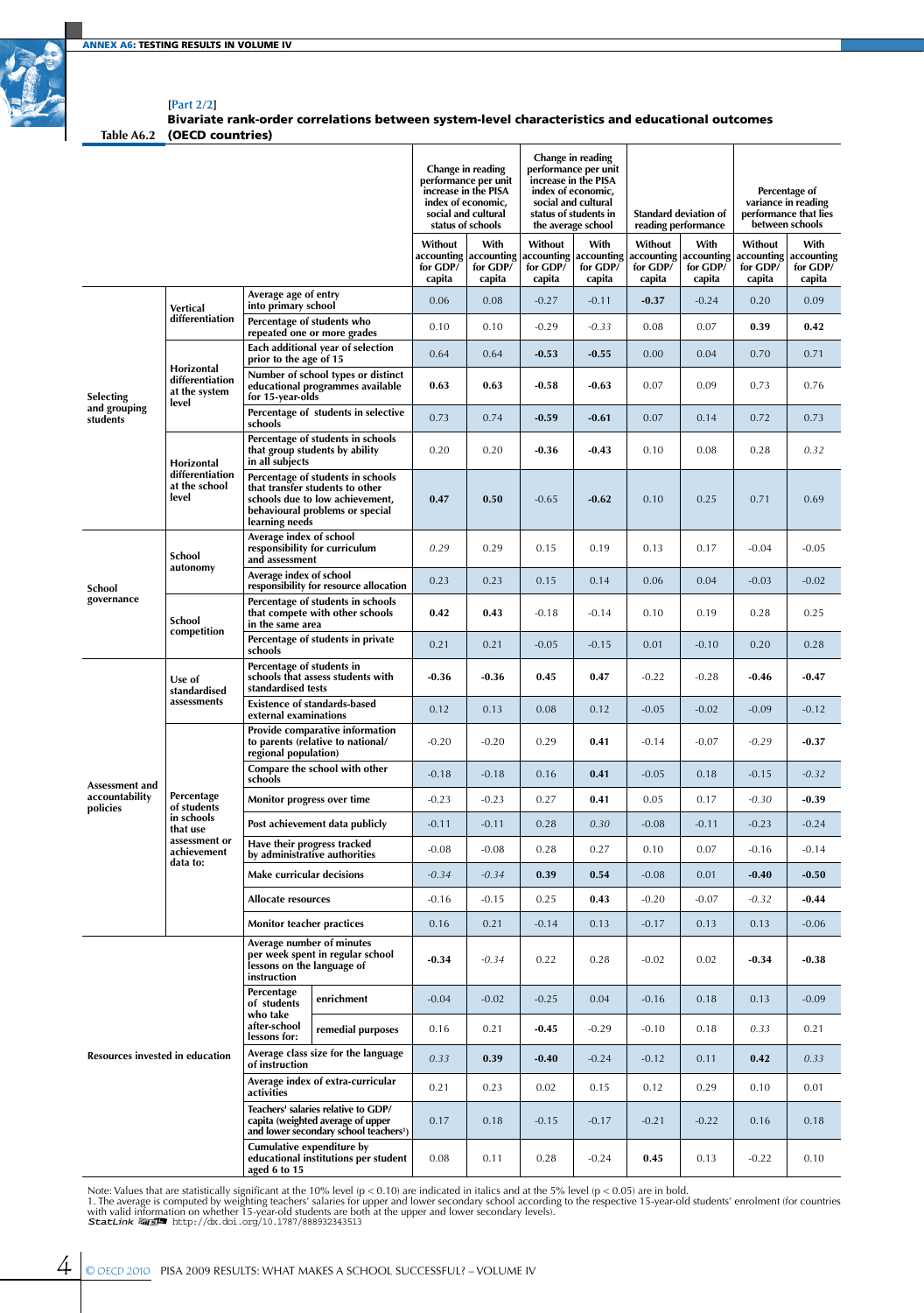

#### **[Part 1/1]**

**Table A6.3** OLS regressions with selected system-level variables

|                                                                                                                                                  | Model 1<br>(OLS regression estimates) |         |         | Model 2<br>(OLS regression estimates) |
|--------------------------------------------------------------------------------------------------------------------------------------------------|---------------------------------------|---------|---------|---------------------------------------|
|                                                                                                                                                  | Coef.                                 | S.E.    | Coef.   | S.E.                                  |
| Intercept                                                                                                                                        | 460                                   | (17.07) | 486     | (8.91)                                |
| Percentage of students who repeated one or more grades                                                                                           | $-0.49$                               | (0.39)  | $-0.12$ | (0.38)                                |
| Percentage of students in schools that transfer students to other schools due to low achievement, behavioural problems or special learning needs | $-0.39$                               | (0.19)  | $-0.51$ | (0.24)                                |
| Percentage of students in schools that group students by ability in all subjects                                                                 | $-0.01$                               | (0.36)  | $-0.35$ | (0.36)                                |
| Average index of school responsibility for curriculum and assessment                                                                             | 4.07                                  | (6.65)  | 10.33   | (6.20)                                |
| Existence of standards-based external examinations                                                                                               | 1.51                                  | (8.94)  |         |                                       |
| Teachers' salaries relative to GDP/capita                                                                                                        | 31.52                                 | (10.50) |         |                                       |
| GDP/capita (in thousands)                                                                                                                        | 0.29                                  | (0.31)  | 0.73    | (0.25)                                |
| $\mathbb{R}^2$                                                                                                                                   |                                       | 0.58    |         | 0.50                                  |
| N                                                                                                                                                |                                       | 26      |         | 33                                    |

Note: Values that are statistically significant at the 10% level (p < 0.10) are indicated in italics and at the 5% level (p < 0.05) are in bold.<br>**StatLink 霸王 h**ttp://dx.doi.org/10.1787/888932343513

# **[Part 1/1]**

**Table A6.4a** Mixed-effects models with seven system-level variables

|                                                                                                                                                     | Model 1<br>(mixed-effects estimates) |         |         | Model 2<br>(mixed-effects estimates) |
|-----------------------------------------------------------------------------------------------------------------------------------------------------|--------------------------------------|---------|---------|--------------------------------------|
|                                                                                                                                                     | Coef.                                | S.E.    | Coef.   | S.E.                                 |
| Intercept                                                                                                                                           | 457                                  | (14.04) | 400     | (18.70)                              |
| <b>System level</b>                                                                                                                                 |                                      |         |         |                                      |
| Percentage of students who repeated one or more grades                                                                                              | $-0.28$                              | (0.32)  | 0.39    | (0.42)                               |
| Percentage of students in schools that transfer students to other schools due to low achievement,<br>behavioural problems or special learning needs | $-0.39$                              | (0.16)  | $-0.02$ | (0.21)                               |
| Percentage of students in schools that group students by ability in all subjects                                                                    | $-0.15$                              | (0.30)  | $-0.23$ | (0.40)                               |
| Average index of school responsibility for curriculum and assessment                                                                                | $-0.34$                              | (5.46)  | $-5.09$ | (7.27)                               |
| Existence of standards-based external examinations                                                                                                  | $-2.17$                              | (7.33)  | 15.77   | (9.77)                               |
| Teachers' salaries relative to GDP/capita                                                                                                           | 30.38                                | (8.62)  | 43.60   | (11.48)                              |
| GDP/capita (in thousands)                                                                                                                           | 0.30                                 | (0.25)  | $-0.86$ | (0.34)                               |
| <b>School level</b>                                                                                                                                 |                                      |         |         |                                      |
| School size (100 students)                                                                                                                          |                                      |         | 1.46    | (0.05)                               |
| School average PISA index of economic, social and cultural status                                                                                   |                                      |         | 66.21   | (0.51)                               |
| School in a city (100 000 or more people)                                                                                                           |                                      |         | $-2.55$ | (0.52)                               |
| School in a small town or village (15 000 or fewer people)                                                                                          |                                      |         | 4.94    | (0.52)                               |
| <b>Student level</b>                                                                                                                                |                                      |         |         |                                      |
| PISA index of economic, social and cultural status of student (ESCS)                                                                                |                                      |         | 19.17   | (0.22)                               |
| Student is a female                                                                                                                                 |                                      |         | 36.32   | (0.35)                               |
| Student's language at home is the same as the language of assessment                                                                                |                                      |         | 16.87   | (0.77)                               |
| Student without an immigrant background                                                                                                             |                                      |         | 12.22   | (0.68)                               |
| N countries                                                                                                                                         |                                      | 26      |         | 26                                   |
| N observations                                                                                                                                      |                                      | 207 519 |         | 187 240                              |

Note: Values that are statistically significant at the 10% level (p < 0.10) are indicated in italics and at the 5% level (p < 0.05) are in bold.<br>StatLink 編訳 1ttp://dx.doi.org/10.1787/888932343513

### **[Part 1/1]**

#### **Table A6.4b** Mixed-effects models with five system-level variables

|                                                                                                                                                     | Model 1<br>(mixed-effects estimates) |         | Model 2 | (mixed-effects estimates) |
|-----------------------------------------------------------------------------------------------------------------------------------------------------|--------------------------------------|---------|---------|---------------------------|
|                                                                                                                                                     | Coef.                                | S.E.    | Coef.   | S.E.                      |
| Intercept                                                                                                                                           | 483                                  | (9.25)  | 466     | (9.54)                    |
| <b>System level</b>                                                                                                                                 |                                      |         |         |                           |
| Percentage of students who repeated one or more grades                                                                                              | $-0.02$                              | (0.40)  | 0.42    | (0.41)                    |
| Percentage of students in schools that transfer students to other schools due to low achievement,<br>behavioural problems or special learning needs | $-0.45$                              | (0.25)  | $-0.12$ | (0.25)                    |
| Percentage of students in schools that group students by ability in all subjects                                                                    | $-0.41$                              | (0.37)  | 0.06    | (0.38)                    |
| Average index of school responsibility for curriculum and assessment                                                                                | 5.54                                 | (6.42)  | $-1.40$ | (6.60)                    |
| GDP/capita (in thousands)                                                                                                                           | 0.69                                 | (0.26)  | $-0.84$ | (0.27)                    |
| <b>School level</b>                                                                                                                                 |                                      |         |         |                           |
| School size (100 students)                                                                                                                          |                                      |         | 1.2     | (0.04)                    |
| School average PISA index of economic, social and cultural status                                                                                   |                                      |         | 59.3    | (0.39)                    |
| School in a city (100 000 or more people)                                                                                                           |                                      |         | $-3.0$  | (0.43)                    |
| School in a small town or village (15 000 or fewer people)                                                                                          |                                      |         | 3.1     | (0.44)                    |
| <b>Student level</b>                                                                                                                                |                                      |         |         |                           |
| PISA index of economic, social and cultural status of student (ESCS)                                                                                |                                      |         | 17.7    | (0.18)                    |
| Student is a female                                                                                                                                 |                                      |         | 35.4    | (0.29)                    |
| Student's language at home is the same as the language of assessment                                                                                |                                      |         | 16.7    | (0.65)                    |
| Student without an immigrant background                                                                                                             |                                      |         | 12.2    | (0.58)                    |
| N countries                                                                                                                                         |                                      | 33      | 33      |                           |
| N observations                                                                                                                                      |                                      | 294 156 | 267 553 |                           |

Note: Values that are statistically significant at the 10% level (p < 0.10) are indicated in italics and at the 5% level (p < 0.05) are in bold.<br>StatLink 編訳 1ttp://dx.doi.org/10.1787/888932343513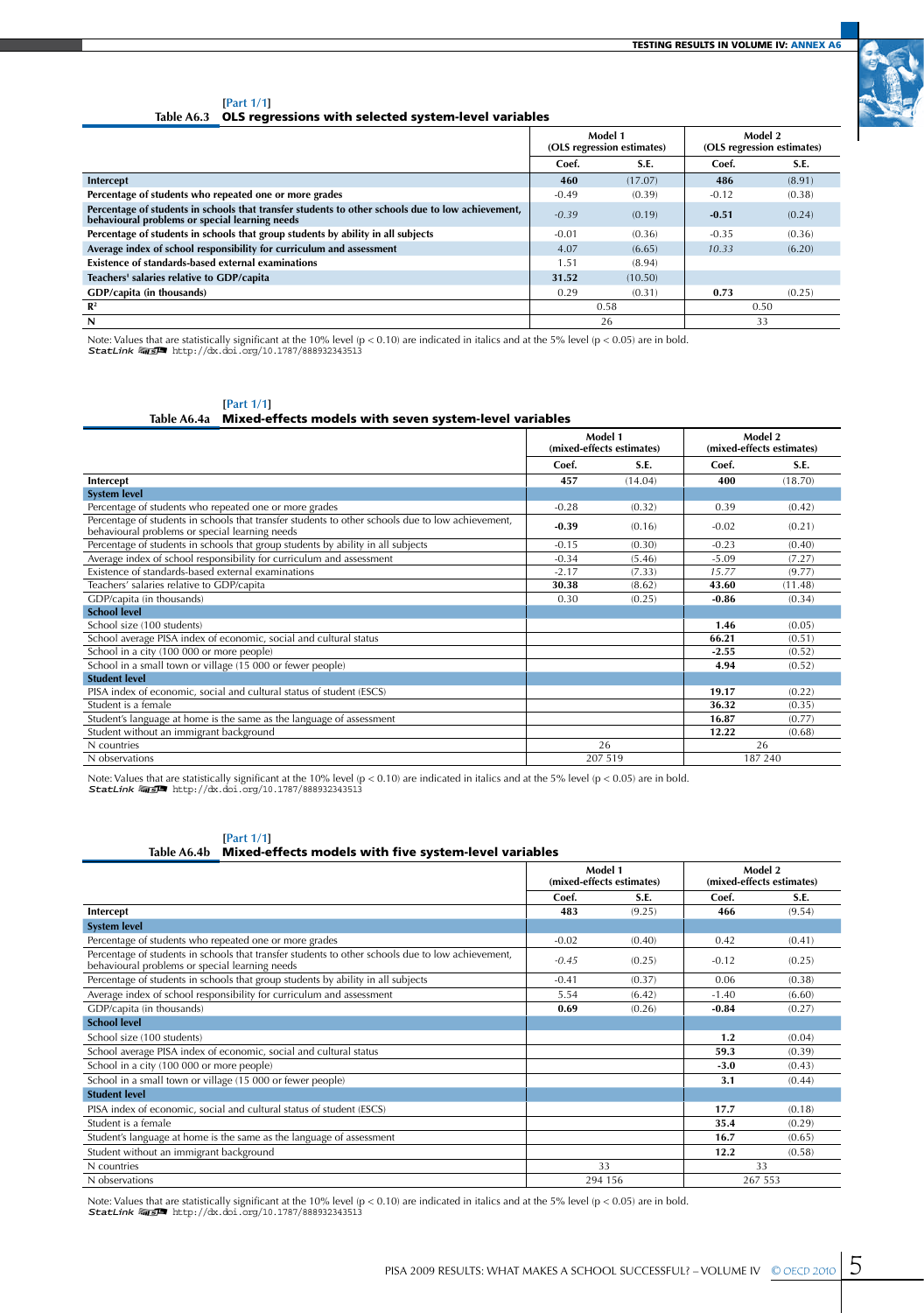## Aggregation bias

Aggregation bias can occur when variables measured at a lower level (for example, student or school level) are used to make inferences at a higher level (for instance, country or system level). These lower-level variables are aggregated through a summary statistic, such as the mean or proportion, and used as a system-level characteristic in the analyses. One of the risks of aggregation bias is that the aggregated measures confounds both student- and school-level relationships with system-level relationships. System-level relationships may thus be the result of the aggregation of student-level relationships rather than an independent system-level effect. The analyses displayed on Table IV.2.1, for example, are at risk of aggregation bias.

In Table IV.2.1 the relationships between reading performance and grade-repetition rates, student transfer rates, ability grouping and school autonomy for curricular and assessment policies are subject to aggregation bias. Grade-repetition rates are obtained by aggregating students' responses. Student-transfer rates, ability grouping and school autonomy for curricula and assessments are obtained by aggregating school principals' responses (Annex A1). To assess the existence of aggregation bias, these relationships are estimated through mixed-effect models using both the aggregated and non-aggregated variables with and without including the student- and school-level background variables (Models 2 and 3 in Tables A.6.5a to A6.5d). All mixed effects models allow for random estimates at the school and system levels. OLS estimates using only the aggregated variables are presented for comparison purposes. The OLS estimates are used in the report and the similarity between estimates in Model 1 and Models 2 and 3 provide evidence that there is little to no aggregation bias in the estimates used in the report. These models are displayed in Table A6.5a for grade-repetition rates, in Table A6.5b for student-transfer rates, in Table A6.5c for ability grouping and in Table A6.5d for school autonomy for curricular and assessment policies.

#### **[Part 1/1]**

#### **Table A6.5a** Model including grade repetition at both the system and student levels

|                                                                                   | Model 1 |        | Model 2<br>(OLS regression estimates)   (mixed-effects estimates)   (mixed-effects estimates) |        | Model 3 |        |
|-----------------------------------------------------------------------------------|---------|--------|-----------------------------------------------------------------------------------------------|--------|---------|--------|
|                                                                                   | Coef.   | S.E.   | Coef.                                                                                         | S.E.   | Coef.   | S.E.   |
| Intercept                                                                         | 485     | (9.98) | 482                                                                                           | (9.23) | 432     | (9.44) |
| <b>System level</b>                                                               |         |        |                                                                                               |        |         |        |
| Percentage of students who repeated one or more grades                            | $-0.75$ | (0.32) | $-0.67$                                                                                       | (0.31) | $-0.80$ | (0.32) |
| GDP/capita (in thousands)                                                         | 0.56    | (0.29) | 0.54                                                                                          | (0.26) | 0.76    | (0.27) |
| <b>School level</b>                                                               |         |        |                                                                                               |        |         |        |
| School size (100 students)                                                        |         |        |                                                                                               |        | 1.09    | (0.04) |
| School average PISA index of economic, social and cultural status <sup>1</sup>    |         |        |                                                                                               |        | 54.17   | (0.39) |
| School in a city (100 000 or more people)                                         |         |        |                                                                                               |        | $-2.08$ | (0.42) |
| School in a small town or village (15 000 or fewer people)                        |         |        |                                                                                               |        | 3.31    | (0.42) |
| <b>Student level</b>                                                              |         |        |                                                                                               |        |         |        |
| Students who repeated one or more grades <sup>1</sup>                             |         |        |                                                                                               |        | $-0.57$ | (0.00) |
| PISA index of economic, social and cultural status of student (ESCS) <sup>1</sup> |         |        |                                                                                               |        | 16.34   | (0.18) |
| Student is a female                                                               |         |        |                                                                                               |        | 33.46   | (0.28) |
| Student's language at home is the same as the language of assessment              |         |        |                                                                                               |        | 15.86   | (0.63) |
| Student without an immigrant background                                           |         |        |                                                                                               |        | 9.98    | (0.57) |
| N countries                                                                       |         | 34     | 34                                                                                            |        | 34      |        |
| N observations                                                                    |         |        | 294 156                                                                                       |        | 267 553 |        |

Notes: Values that are statistically significant at the 10% level (p < 0.10) are indicated in italics and at the 5% level (p < 0.05) are in bold.<br>1. This variable is group-mean centred around the system-level means so tha

1 2http://dx.doi.org/10.1787/888932343513

#### **[Part 1/1]**

### **Table A6.5b** Model including student transfers at both the system and school levels

|                                                                                                                                                                  | Model 1<br>(OLS regression estimates) (mixed-effects estimates) (mixed-effects estimates) |        | Model 2 |        | Model 3 |        |
|------------------------------------------------------------------------------------------------------------------------------------------------------------------|-------------------------------------------------------------------------------------------|--------|---------|--------|---------|--------|
|                                                                                                                                                                  | Coef.                                                                                     | S.E.   | Coef.   | S.E.   | Coef.   | S.E.   |
| Intercept                                                                                                                                                        | 488                                                                                       | (8.79) | 485     | (8.35) | 430     | (8.66) |
| <b>System level</b>                                                                                                                                              |                                                                                           |        |         |        |         |        |
| Percentage of students in schools that transfer students to other schools due to low<br>achievement, behavioural problems or special learning needs              | $-0.82$                                                                                   | (0.20) | $-0.68$ | (0.19) | $-0.71$ | (0.19) |
| GDP/capita (in thousands)                                                                                                                                        | 0.62                                                                                      | (0.25) | 0.58    | (0.24) | 0.79    | (0.25) |
| <b>School level</b>                                                                                                                                              |                                                                                           |        |         |        |         |        |
| Percentage of students in schools that transfer students to other schools due to low<br>achievement, behavioural problems or special learning needs <sup>1</sup> |                                                                                           |        |         |        | 0.96    | (0.49) |
| School size (100 students)                                                                                                                                       |                                                                                           |        |         |        | 1.23    | (0.04) |
| School average PISA index of economic, social and cultural status <sup>1</sup>                                                                                   |                                                                                           |        |         |        | 59.31   | (0.39) |
| School in a city (100 000 or more people)                                                                                                                        |                                                                                           |        |         |        | $-3.06$ | (0.43) |
| School in a small town or village (15 000 or fewer people)                                                                                                       |                                                                                           |        |         |        | 3.07    | (0.44) |
| <b>Student level</b>                                                                                                                                             |                                                                                           |        |         |        |         |        |
| PISA index of economic, social and cultural status of student (ESCS) <sup>1</sup>                                                                                |                                                                                           |        |         |        | 17.68   | (0.18) |
| Student is a female                                                                                                                                              |                                                                                           |        |         |        | 35.35   | (0.29) |
| Student's language at home is the same as the language of assessment                                                                                             |                                                                                           |        |         |        | 16.74   | (0.65) |
| Student without an immigrant background                                                                                                                          |                                                                                           |        |         |        | 12.16   | (0.58) |
| N countries                                                                                                                                                      |                                                                                           | 33     | 33      |        | 33      |        |
| N observations                                                                                                                                                   |                                                                                           |        | 294 156 |        | 267 553 |        |

Notes: Values that are statistically significant at the 10% level (p < 0.10) are indicated in italics and at the 5% level (p < 0.05) are in bold.<br>1. This variable is group-mean centred around the system-level means so th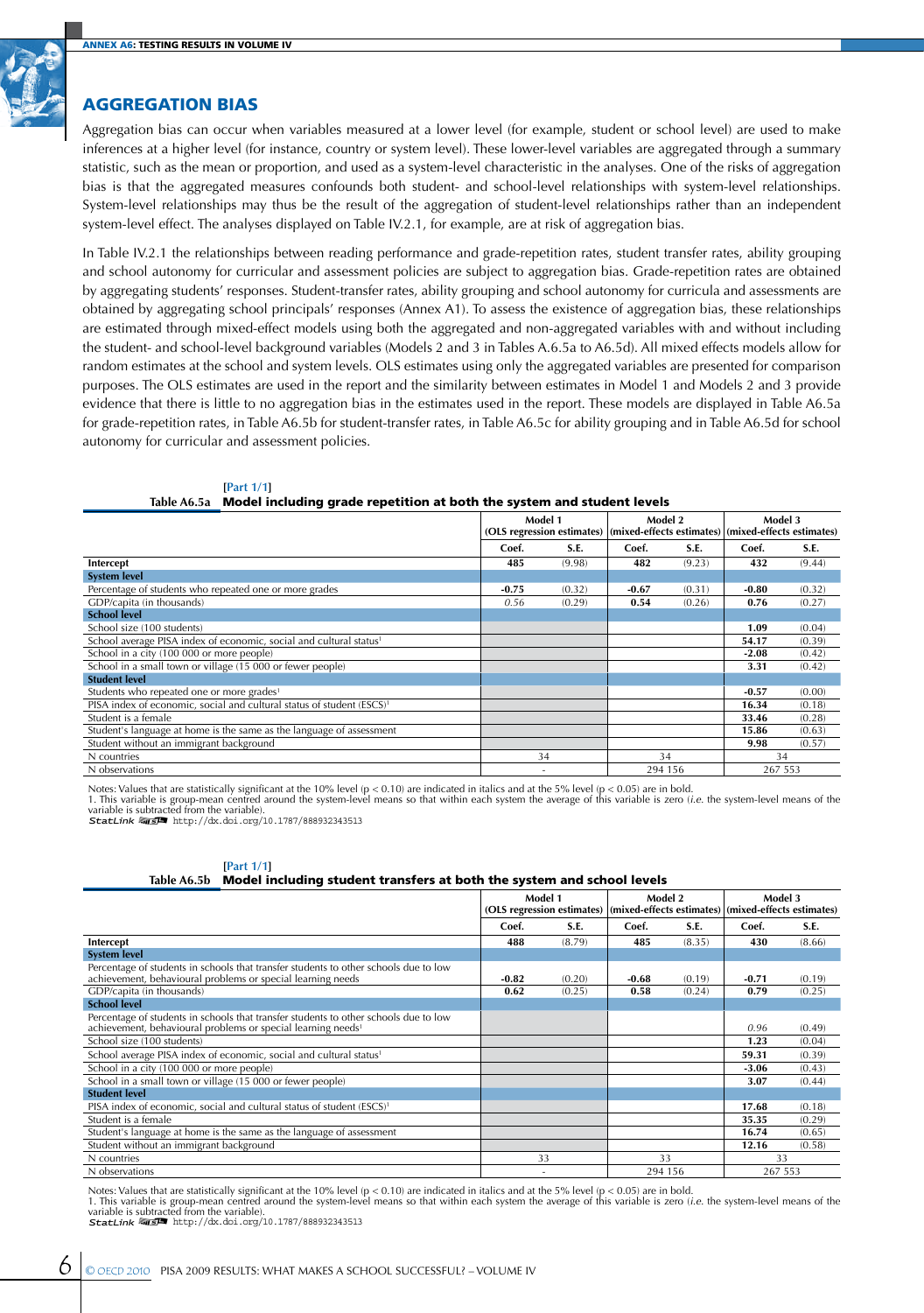

**[Part 1/1]**

**Table A6.5c** Model including ability grouping at both the system and student levels

|                                                                                   | Model 1<br>(OLS regression estimates)   (mixed-effects estimates)   (mixed-effects estimates) |        | Model 2 |        | Model 3 |        |
|-----------------------------------------------------------------------------------|-----------------------------------------------------------------------------------------------|--------|---------|--------|---------|--------|
|                                                                                   | Coef.                                                                                         | S.E.   | Coef.   | S.E.   | Coef.   | S.E.   |
| Intercept                                                                         | 482                                                                                           | (9.81) | 479     | (8.79) | 425     | (9.23) |
| <b>System level</b>                                                               |                                                                                               |        |         |        |         |        |
| Percentage of students in schools that group students by ability in all subjects  | $-0.80$                                                                                       | (0.32) | $-0.74$ | (0.29) | $-0.79$ | (0.30) |
| GDP/capita (in thousands)                                                         | 0.69                                                                                          | (0.30) | 0.67    | (0.27) | 0.89    | (0.28) |
| <b>School level</b>                                                               |                                                                                               |        |         |        |         |        |
| School that groups students by ability in all subjects <sup>1</sup>               |                                                                                               |        |         |        | $-3.74$ | (0.54) |
| School size (100 students)                                                        |                                                                                               |        |         |        | 1.23    | (0.04) |
| School average PISA index of economic, social and cultural status <sup>1</sup>    |                                                                                               |        |         |        | 59.08   | (0.40) |
| School in a city (100 000 or more people)                                         |                                                                                               |        |         |        | $-3.24$ | (0.43) |
| School in a small town or village (15 000 or fewer people)                        |                                                                                               |        |         |        | 2.80    | (0.44) |
| <b>Student level</b>                                                              |                                                                                               |        |         |        |         |        |
| PISA index of economic, social and cultural status of student (ESCS) <sup>1</sup> |                                                                                               |        |         |        | 17.69   | (0.18) |
| Student is a female                                                               |                                                                                               |        |         |        | 35.29   | (0.29) |
| Student's language at home is the same as the language of assessment              |                                                                                               |        |         |        | 16.76   | (0.65) |
| Student without an immigrant background                                           |                                                                                               |        |         |        | 12.18   | (0.59) |
| N countries                                                                       |                                                                                               | 33     | 33      |        | 33      |        |
| N observations                                                                    |                                                                                               |        | 294 156 |        | 265 538 |        |

Notes: Values that are statistically significant at the 10% level (p < 0.10) are indicated in italics and at the 5% level (p < 0.05) are in bold.<br>1. This variable is group-mean centred around the system-level means so t

#### **[Part 1/1] Table A6.5d** Model including school responsibility for curriculum and assessment at both the system and school levels

|                                                                                   | Model 1<br>(OLS regression estimates) |        | Model 2<br>(mixed-effects estimates) (mixed-effects estimates) |        | Model 3 |        |
|-----------------------------------------------------------------------------------|---------------------------------------|--------|----------------------------------------------------------------|--------|---------|--------|
|                                                                                   | Coef.                                 | S.E.   | Coef.                                                          | S.E.   | Coef.   | S.E.   |
| Intercept                                                                         | 478                                   | (9.40) | 477                                                            | (9.03) | 421     | (9.15) |
| <b>System level</b>                                                               |                                       |        |                                                                |        |         |        |
| Average index of school responsibility for curriculum and assessment              | 17.98                                 | (5.86) | 11.87                                                          | (5.61) | 15.11   | (5.67) |
| GDP/capita (in thousands)                                                         | 0.51                                  | (0.27) | 0.48                                                           | (0.26) | 0.70    | (0.26) |
| <b>School level</b>                                                               |                                       |        |                                                                |        |         |        |
| Index of school responsibility for curriculum and assessment <sup>1</sup>         |                                       |        |                                                                |        | 0.05    | (0.21) |
| School size (100 students)                                                        |                                       |        |                                                                |        | 1.21    | (0.04) |
| School average PISA index of economic, social and cultural status <sup>1</sup>    |                                       |        |                                                                |        | 59.24   | (0.39) |
| School in a city (100 000 or more people)                                         |                                       |        |                                                                |        | $-3.17$ | (0.43) |
| School in a small town or village (15 000 or fewer people)                        |                                       |        |                                                                |        | 2.91    | (0.44) |
| <b>Student level</b>                                                              |                                       |        |                                                                |        |         |        |
| PISA index of economic, social and cultural status of student (ESCS) <sup>1</sup> |                                       |        |                                                                |        | 17.67   | (0.18) |
| Student is a female                                                               |                                       |        |                                                                |        | 35.33   | (0.29) |
| Student's language at home is the same as the language of assessment              |                                       |        |                                                                |        | 16.73   | (0.65) |
| Student without an immigrant background                                           |                                       |        |                                                                |        | 12.33   | (0.58) |
| N countries                                                                       |                                       | 33     | 33                                                             |        | 33      |        |
| N observations                                                                    |                                       |        | 294 156                                                        |        | 267 425 |        |

Notes: Values that are statistically significant at the 10% level (p < 0.10) are indicated in italics and at the 5% level (p < 0.05) are in bold.<br>1. This variable is group-mean centred around the system-level means so th

Including the original level of measurement, the aggregated variables and student and school background characteristics does not alter the findings of the report. The direction and statistical significance of the correlation analysis are robust to these more complex specifications that account for aggregation bias.

## Different directions in relationships at the school and system levels

In some analyses, the direction of the relationship between a system-level aggregated organisational attribute and reading performance is not consistent with the direction of the variable at the student or school level (in its original level of measurement) with students' reading performance. This should not be a cause of concern.

From a theoretical perspective, the relationship at the system level is not necessarily the same as the relationships at the school level within countries. For example, at the system level, transfer rates may be negatively related to performance because schools have fewer incentives to commit to student learning (Table IV.2.1). In school systems where transfers are common, it is likely that the responsibility for promotion lies mostly in the students and less in the teachers and schools. This hypothesis suggests that higher transfer rates produce a learning environment where teachers and schools are less committed to assisting individual students and where students can be segregated.